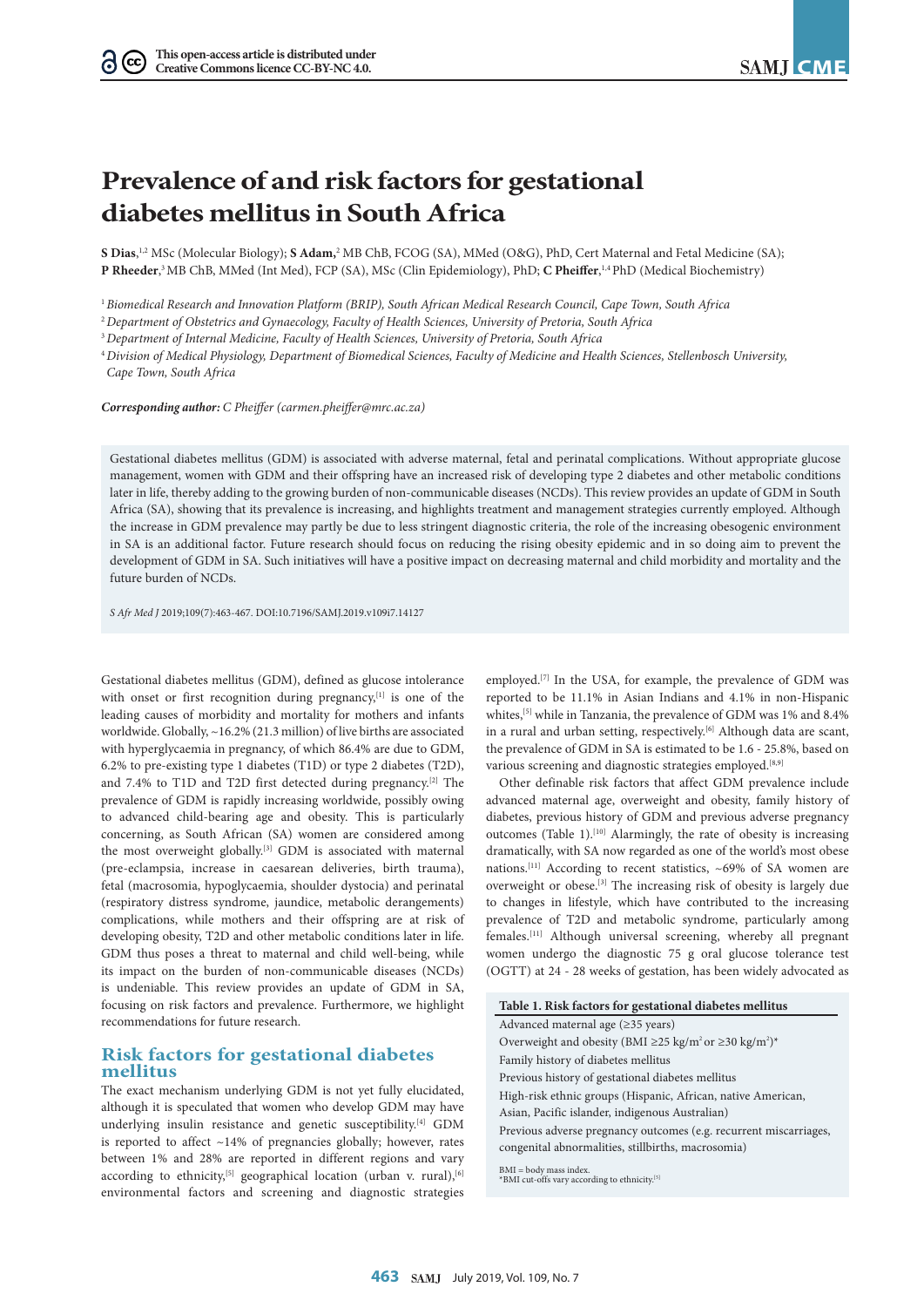the recommended screening strategy for GDM,<sup>[12]</sup> selective screening based on risk factors is now predominantly used in SA, as it is considered less costly than subjecting all women to laboratory testing. However, risk factor-based selective screening has been found to have poor sensitivity and specificity in many studies, [13,14] including our study,<sup>[9]</sup> and performs poorly as a screening tool for GDM. Moreover, selective screening places a high demand on healthcare workers to identify patients who should be screened and is often poorly adhered to, leading to inadequate screening and testing of GDM.

### **HIV and gestational diabetes mellitus**

SA has the highest burden of HIV globally, with 7.1 million people living with the virus, [15] and  $\sim$  19% of adults (15 - 49 years of age) affected by the disease.<sup>[16]</sup> HIV infection and antiretroviral therapy dysregulate glucose metabolism and are associated with an increased risk of glucose intolerance and metabolic disease.<sup>[17-19]</sup> There is evidence that antiretroviral therapy, particularly first-generation protease inhibitors, induces insulin resistance in both pregnant and non-pregnant women.[20] The risk of developing GDM is shown to be more common in HIV-infected women receiving combined antiretroviral therapy, especially with protease inhibitors.[21,22] Although protease inhibitors have been replaced by non-nucleoside reverse transcriptase inhibitors, which are considered safer, they too affect glucose homeostasis,<sup>[23]</sup> thus requiring further investigation. Current data in SA show no association between HIV infection and antiretroviral therapy and GDM.[9]

# **Complications of gestational diabetes mellitus**

GDM is associated with adverse short- and long-term pregnancy outcomes in mothers and their offspring (Table 2). A study of 57 629 women with GDM reported that the prevalence of caesarean delivery, macrosomia, preterm birth and pre-eclampsia was 27.8%, 15.7%, 8.4% and 2.6%, respectively.[24] Fetal macrosomia is a common adverse obstetric outcome, affecting ~15 - 45% of neonates born to women with GDM, and is associated with an increased risk of caesarean delivery, shoulder dystocia, birth injury, respiratory distress syndrome and neonatal hypoglycaemia.[25,26] Furthermore,  $\sim$  50% of women with GDM will develop T2D within 10 years,<sup>[27]</sup> while evidence increasingly shows that women with GDM have a 56%

higher risk of developing cardiovascular disease<sup>[28]</sup> and an increasing risk of metabolic syndrome later in life.<sup>[29]</sup> GDM is associated with an abnormal intrauterine environment that negatively affects the long-term health of offspring, possibly through epigenetic changes. It is estimated that children born to mothers with GDM have an 8-fold increased risk of developing T2D and prediabetes compared with children born to mothers with normoglycaemic pregnancies.<sup>[30]</sup> Treatment of GDM improves outcome; therefore, early detection and appropriate management are critical to prevent pregnancy complications. However, a challenge that hampers the early detection and management of GDM is the current lack of global consensus on GDM screening and diagnosis, which varies between countries and institutions. A recent study conducted by Meek *et al*.<sup>[31]</sup> found that women who were diagnosed with GDM according to the stringent International Association of Diabetes in Pregnancy Study Groups (IADPSG) criteria, but were missed when using the National Institute for Health and Care Excellence (NICE) criteria, had a substantial risk of obstetric complications, such as macrosomia, caesarean section and polyhydramnios.

# **Prevalence of gestational diabetes mellitus in South Africa**

SA is undergoing an epidemiological transition characterised by an increase in NCDs due to urbanisation, nutritional transition towards a diet consisting of high fat and refined sugars and sociocultural factors involving perception of overweight as a measure of success and beauty. Approximately 69% of SA women are overweight, 40% are obese and 20% are morbidly obese, [3,32] and are considered among the most overweight women globally, particularly those of reproductive age. Accordingly, GDM has rapidly increased in SA, with the prevalence ranging from 1.6% to 25.8% between 1969 and 2018 (Table 3). The first GDM prevalence study was conducted in 1969 among Indian women from KwaZulu-Natal Province using the 100 g OGTT. A prevalence of 23.8% and 8.3% was reported in women with and without risk factors, respectively.<sup>[33]</sup> In 1979, using risk-factor screening and the 50 g OGTT, a GDM prevalence of 3% was reported in women of mixed ethnic ancestry in Western Cape Province.<sup>[34]</sup> Using the World Health Organization (WHO) 1985 diagnostic criteria, Ranchod *et al*.,[8] in KwaZulu-Natal, reported a GDM prevalence of 1.6% and 3.8% in women of Indian and

|            | Mother                                            | <b>Offspring</b>                                          |
|------------|---------------------------------------------------|-----------------------------------------------------------|
| Short-term | Spontaneous miscarriage                           | Structural malformations (e.g. brain, heart)              |
|            | Pre-eclampsia/pregnancy-induced hypertension      | Macrosomia                                                |
|            | Infections (e.g. urinary tract, puerperal sepsis) | Shoulder dystocia - birth trauma                          |
|            | Caesarean delivery                                | Premature birth – metabolic complications (hypoglycaemia, |
|            |                                                   | hypocalcaemia)                                            |
|            | Labour complications, including instrumental      | Polycythaemia/jaundice                                    |
|            | deliveries and birth trauma                       |                                                           |
|            | Preterm delivery                                  | Respiratory distress syndrome                             |
|            | Polyhydramnios                                    | Cardiomyopathy/arrhythmias                                |
|            | Postpartum haemorrhage                            | Stillbirth                                                |
| Long-term  | Weight gain/obesity                               | Obesity                                                   |
|            | Gestational diabetes mellitus in subsequent       | Type 1 diabetes                                           |
|            | pregnancies                                       |                                                           |
|            | Type 2 diabetes                                   | Type 2 diabetes                                           |
|            | Cardiovascular disease                            | Metabolic syndrome                                        |
|            | Metabolic syndrome                                |                                                           |

## **Table 2. Adverse outcomes associated with gestational diabetes mellitus**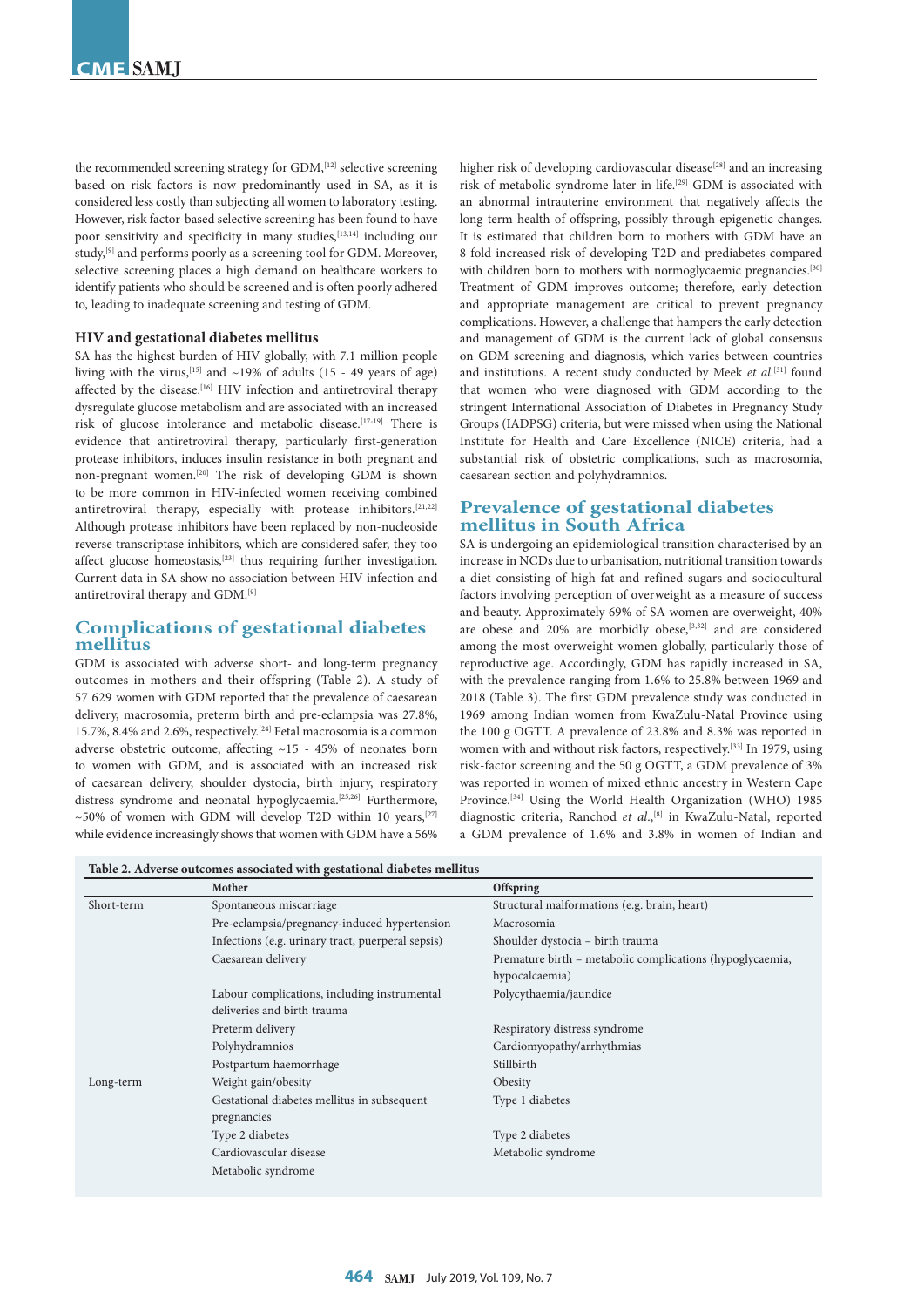|                                   |              |         | ed in South Africa<br>Table 3. Gestational diabetes mellitus prevalence studies conducto                                                                                                                                       |                |                 |                              |                                                     |                                                     |
|-----------------------------------|--------------|---------|--------------------------------------------------------------------------------------------------------------------------------------------------------------------------------------------------------------------------------|----------------|-----------------|------------------------------|-----------------------------------------------------|-----------------------------------------------------|
|                                   |              | Sample  |                                                                                                                                                                                                                                | Gestational    | Screening       | Diagnostic                   |                                                     |                                                     |
| Author/s                          | Ethnicity    | size, n | Setting                                                                                                                                                                                                                        | age            | criteria        | criteria                     | Threshold cut-off                                   | Prevalence (95% CI)                                 |
| Notelovitz <sup>[33]</sup> (1969) | Indian       | 568     | l, Durban<br>King Edward VIII Hospital                                                                                                                                                                                         | All trimesters | Risk factors    | Institutional                | Venous blood                                        | Without risk factors 8.3                            |
|                                   |              |         |                                                                                                                                                                                                                                |                |                 | protocol                     | Normal <sup>†</sup> = mean $(2 SD)$                 | $(5.4 - 12.0)$                                      |
|                                   |              |         |                                                                                                                                                                                                                                |                |                 | $100 \text{ g} \text{ OGTT}$ | $GDM$ >mean $(2 SD)$                                | With risk factors 23.8 (18.8 - 29.4)                |
| Jackson and                       | Mixed        | 558     | Groote Schuur Hospital, Cape Town                                                                                                                                                                                              | All trimesters | Risk factors    | Institutional                | Capillary blood <sup>#</sup>                        | $3.0(1.8 - 4.7)$                                    |
| Coetzee <sup>[34]</sup> (1979)    |              |         |                                                                                                                                                                                                                                |                |                 | protocol                     | Fasting 25.5 mmol/L                                 |                                                     |
|                                   |              |         |                                                                                                                                                                                                                                |                |                 | 50 g OGTT                    | $1\ \mathrm{h}$ glucose ${\geq}10\ \mathrm{mmol/L}$ |                                                     |
|                                   |              |         |                                                                                                                                                                                                                                |                |                 |                              | 2 h glucose ≥6.7 mmol/L                             |                                                     |
| Ranchod et al.[8]                 | Indian and   | 1717    | Northdale Hospital, Pietermaritzburg                                                                                                                                                                                           | All trimesters | g GCT<br>75     | WHO 1985                     | Venous blood                                        | <b>WHO</b>                                          |
| (1991)                            | mixed        |         |                                                                                                                                                                                                                                |                |                 | 75 g OGTT                    | Fasting ≥7.8 mmol/L                                 | $3.8(2.9 - 4.8)$                                    |
|                                   |              |         |                                                                                                                                                                                                                                |                |                 |                              | 2 h glucose ≥11.1 mmol/L                            |                                                     |
|                                   |              |         |                                                                                                                                                                                                                                |                |                 | DPSG EASD                    | Venous blood                                        | <b>DPSG EASD</b>                                    |
|                                   |              |         |                                                                                                                                                                                                                                |                |                 | 75 g O GTT                   | Fasting ≥5.2 mmol/L                                 | $1.6(1.0 - 2.2)$                                    |
|                                   |              |         |                                                                                                                                                                                                                                |                |                 |                              | $2\,\mathrm{h}$ glucose ${\geq}9$ mmol/L            |                                                     |
| Mamobolo et al.[35]               | Black        | 262     | Rural Limpopo                                                                                                                                                                                                                  | 28 - 36 weeks  | No screening    | <b>WHO1999</b>               | Venous blood IGT                                    | $8.8(6.0 - 12.9)$                                   |
| (2007)                            |              |         |                                                                                                                                                                                                                                |                |                 | 75 g O GTT                   | Fasting <7 mmol/L                                   |                                                     |
|                                   |              |         |                                                                                                                                                                                                                                |                |                 |                              | $2$ h glucose ${\geq}7.8$ mmol/L                    |                                                     |
|                                   |              |         |                                                                                                                                                                                                                                |                |                 |                              | Diabetes                                            |                                                     |
|                                   |              |         |                                                                                                                                                                                                                                |                |                 |                              | Fasting $\geq$ 7 mmol/L                             |                                                     |
|                                   |              |         |                                                                                                                                                                                                                                |                |                 |                              | 2 h glucose 11.1 mmol/L                             |                                                     |
| Basu et al.<br>$ ^{186} (2010)$   | Mixed        | 767     | Charlotte Maxeke Johannesburg                                                                                                                                                                                                  | 23 - 32 weeks  | Risk factors    | Institutional                | Fasting ≥8 mmol/L or                                | $1.8(1.0 - 2.9)$                                    |
|                                   |              |         | Academic Hospital                                                                                                                                                                                                              |                |                 | protocol                     | random glucose ≥11 mmol/L                           |                                                     |
| Adam and Rheeder <sup>[9]</sup>   | <b>Black</b> | 554     | Level 1 clinic, Johannesburg                                                                                                                                                                                                   | 24 - 28 weeks  | Risk factors or | <b>IADPSG</b>                | Fasting 25.1 mmol/L                                 | Universal testing 25.8 (22.2 - 29.7)                |
| (2017)                            |              |         |                                                                                                                                                                                                                                |                | no screening    | 75g OGTT                     | $1 \; h \; g$ lucose $\geq 10 \; mmol/L$            | Selective testing <sup>\$</sup> 15.2 (12.3 - 18.4)  |
|                                   |              |         |                                                                                                                                                                                                                                |                |                 |                              | 2 h glucose ≥8.5 mmol/L                             |                                                     |
|                                   |              |         |                                                                                                                                                                                                                                |                |                 | <b>NICE</b>                  | Fasting 25.6 mmol/L                                 | Universal testing 16.9 (13.9 - 20.4)                |
|                                   |              |         |                                                                                                                                                                                                                                |                |                 | 75 g O GTT                   | 2 h glucose $\geq 7.8$ mmol/L                       | Selective testing <sup>s</sup> 9.9 (7.6 - 12.7)     |
|                                   |              |         |                                                                                                                                                                                                                                |                |                 | <b>WHO1999</b>               | Venous blood IGT                                    | Universal testing 7.2 (5.2 - 9.7)                   |
|                                   |              |         |                                                                                                                                                                                                                                |                |                 | 75 g O GTT                   | Fasting <7 mmol/L                                   | (5.5)<br>Selective testing <sup>\$</sup> 3.6 (2.2 - |
|                                   |              |         |                                                                                                                                                                                                                                |                |                 |                              | $2$ h glucose ${\geq}7.8$ mmol/L                    |                                                     |
|                                   |              |         |                                                                                                                                                                                                                                |                |                 |                              | Diabetes                                            |                                                     |
|                                   |              |         |                                                                                                                                                                                                                                |                |                 |                              | Fasting $\geq 7$ mmol/L                             |                                                     |
|                                   |              |         |                                                                                                                                                                                                                                |                |                 |                              | 2 h glucose 11.1 mmol/L                             |                                                     |
| Macaulay et al.<br>$\!$           | <b>Black</b> | 1906    | Chris Hani Baragwanath Hospital,                                                                                                                                                                                               | 24 - 28 weeks  | No screening    | WHO 2013                     | Fasting 25.1 mmol/L                                 | $9.1(7.9 - 10.5)$                                   |
| (2018)                            |              |         | Johannesburg                                                                                                                                                                                                                   |                |                 | 75gOGTT                      | $1~\mathrm{h}$ glucose $\geq\!10~\mathrm{mmol/L}$   |                                                     |
|                                   |              |         |                                                                                                                                                                                                                                |                |                 |                              | 2 h glucose ≥8.5 mmol/L                             |                                                     |
|                                   |              |         |                                                                                                                                                                                                                                |                |                 |                              |                                                     |                                                     |
|                                   |              |         | Cl = confidence interval; \$D = standad deviation; OCITI = oral glucose tolerance test; GDM = gestational diabetes mellitus; GCT = glucose challenge test; WHO = World Health Organization; DPSG = Diabetes in Pregnancy Study |                |                 |                              |                                                     |                                                     |
|                                   |              |         |                                                                                                                                                                                                                                |                |                 |                              |                                                     |                                                     |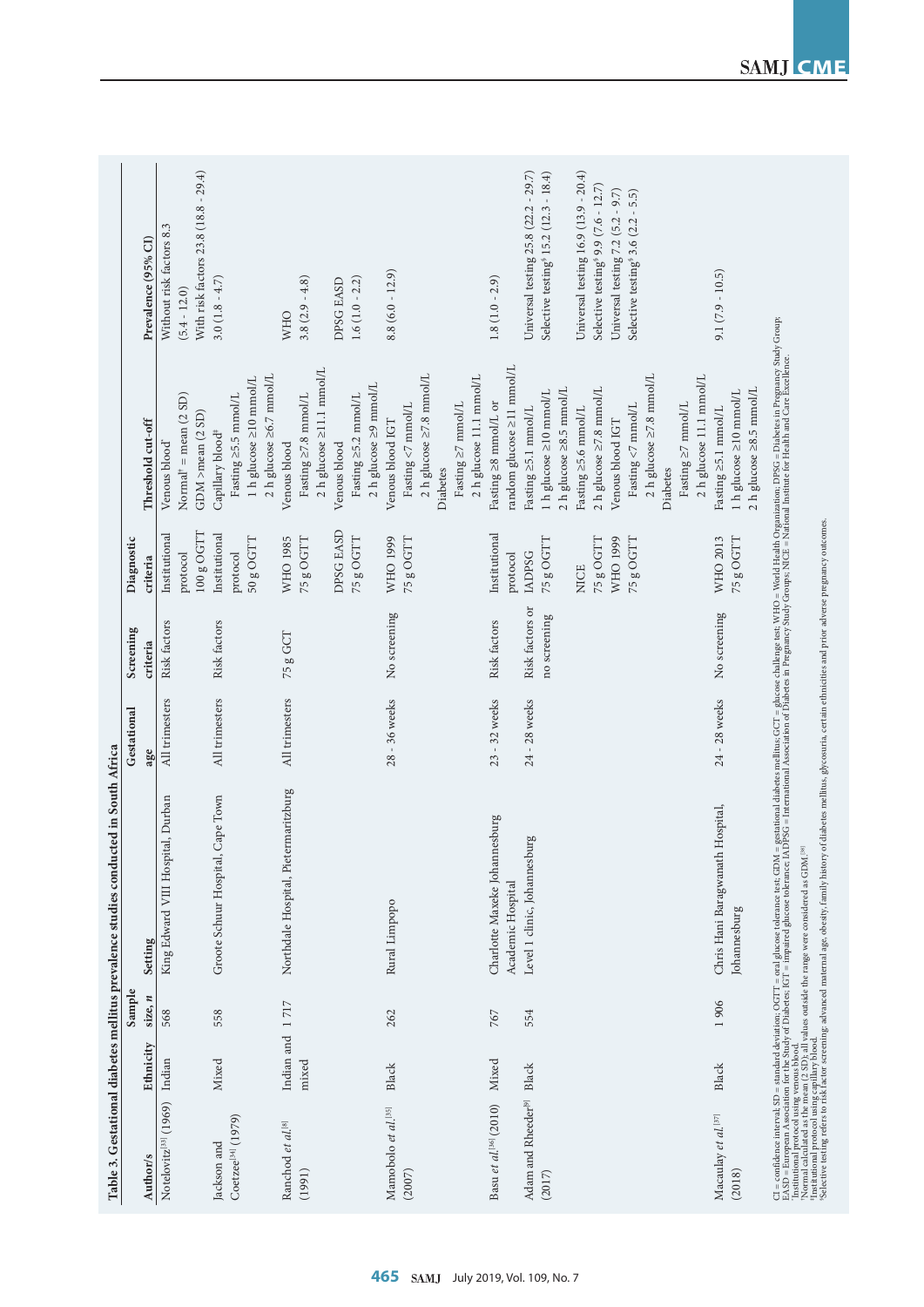mixed ethnic ancestry, respectively.[8] A population-based study conducted in rural Limpopo Province reported a GDM prevalence of 8.8% in black women, using the WHO 1999 diagnostic criteria, <br/>  $^{\left[ 35\right] }$ while a study of overweight and obese pregnant women of mixed ethnic ancestry in Johannesburg, Gauteng Province, showed a GDM prevalence of 1.8% using random and fasting glucose concentrations.[36] More recently, using the IADPSG criteria, a high prevalence of GDM (25.8%) was reported in black women from Johannesburg.<sup>[9]</sup> To date, the largest GDM prevalence study in SA found a prevalence of 9.1% in black women from Johannesburg, using the revised WHO 2013 diagnostic criteria, which are similar to the IADPSG criteria.[37]

Disparities in the prevalence of GDM were observed between the abovementioned studies, which may be due to the different screening and diagnostic criteria. More recent studies, using the less stringent IADPSG<sup>[9]</sup> or WHO 2013<sup>[37]</sup> criteria, show an increased prevalence of GDM compared with older criteria, which used higher glucose thresholds.[8,33-36] Thus, although the increased prevalence of GDM may partly be due to diagnostic criteria, the role of the increasing obesogenic environment in SA should not be underestimated.<sup>[3]</sup> Other factors, such as geographical setting, maternal age and population and environmental differences, could also account for the disparities in prevalence across studies.[9,35,37]

## **Treatment**

Management and treatment of GDM are important to reduce adverse pregnancy outcomes and improve maternal and neonatal health.<sup>[39]</sup> In SA, pregnant women with GDM are referred to the nearest secondary or tertiary hospital for management and treatment.<sup>[40]</sup> At the tertiary level, management of GDM is through counselling and health education provided by obstetricians, endocrinologists, dieticians or nurse educators. The primary form of intervention for women with GDM is lifestyle modification, which involves counselling regarding diet and physical activity. A dietary meal plan is provided, which entails reduced sugar and starch intake, increased protein intake and reduced total calorie intake.<sup>[40]</sup> However, in disadvantaged settings, these lifestyle changes are difficult to adhere to owing to the high cost of healthy food and lack of understanding and social support. A more sustainable approach is to counsel patients on how to reduce the glycaemic index of staple foods. The glycaemic index of carbohydrate-rich foods (e.g. potatoes, pap, pasta, rice) can be reduced by cooking, cooling and reheating, or by adding fats or acids such as lemon juice or vinegar.<sup>[41]</sup>

Pharmacological therapy is initiated for women who fail to reach their glucose targets using diet and exercise. In SA, metformin is the drug of choice to treat GDM, while glyburide is used when metformin and insulin are not available. Although insulin is invasive and used only if metformin fails, it is effective, allows tight glucose control and is considered safe, as it does not cross the placenta. Generally, oral agents are preferred to insulin because of ease of administration, although studies conducted in other settings showed no substantial differences in major outcomes when comparing their benefits and risks.<sup>[42,43]</sup>

## **Current perspectives and future recommendations**

- The rate of obesity is rising dramatically, thus increasing the prevalence of GDM globally and in SA.
- Untreated GDM negatively affects maternal and child health.
- GDM increases the risk of developing T2D and other NCDs later in life.

• Future research should focus on reducing obesity and preventing the development of GDM.

#### **Conclusions**

The prevalence of GDM is rapidly increasing in SA and is becoming a major public health concern. Without appropriate glucose management, GDM is associated with adverse pregnancy outcomes and an increased risk of future metabolic conditions in mothers and their offspring, further contributing to the growing burden of NCDs. Although the significant increase in the prevalence of GDM observed in recent SA studies may be attributed to the lower diagnostic thresholds used, the role of the increasing obesogenic environment should not be underestimated. Future research should focus on reducing the rising obesity epidemic and in so doing aim to prevent the development of GDM. Such initiatives will have a positive impact on decreasing maternal and child morbidity and mortality and the future burden of NCDs.

**Declaration.** This publication forms part of SD's PhD degree that will be submitted to the University of Pretoria.

#### **Acknowledgements.** None.

**Author contributions.** All authors contributed to the compilation and writing of this article; CP and SA conceived the idea for the review; SD wrote the manuscript; and all authors reviewed and edited drafts and approved the final manuscript.

**Funding.** This work was supported by the National Research Foundation of South Africa for the Thuthuka grant (unique grant no. 99391), and by baseline funding from the South African Medical Research Council (SAMRC). **Conflicts of interest.** None.

- 1. Hod M, Kapur A, Sacks DA, et al. The International Federation of Gynecology and Obstetrics (FIGO) initiative on gestational diabetes mellitus: A pragmatic guide for diagnosis, management, and care. Int J Gynaecol Obstet 2015;131(Suppl 3):S173-S211. [https://doi.org/10.1016/s0020-7292\(15\)30033-3](https://doi.org/10.1016/s0020-7292(15)30033-3 )
- 2. International Diabetes Federation. IDF diabetes atlas across the globe. 2017. [http://diabetesatlas.org/](http://diabetesatlas.org/across-the-globe.html) [across-the-globe.html](http://diabetesatlas.org/across-the-globe.html) (accessed 20 May 2019).
- 3. Statistics South Africa. South Africa demographic and health survey, 2016. Key indicators report. 2017. <https://www.statssa.gov.za/publications/Report/2003-00-09/Report/2003-00-092016.pdf> (accessed 5 January 2019).
- 4. Perkins JM, Dunn JP, Jagasia SM. Perspectives in gestational diabetes mellitus: A review of screening,
- diagnosis, and treatment. Clin Diab 2007;25(2):57-62. https://doi.org/10.2337/diaclin.25.2.57 5. Hedderson MM, Darbinian JA, Ferrara A. Disparities in the risk of gestational diabetes by raceethnicity and country of birth. Paediatr Perinat Epidemiol 2010;24(5):441-448. [https://doi.org/](https://doi.org/-10.1111/j.1365-3016.2010.01140.x) [10.1111/j.1365-3016.2010.01140.x](https://doi.org/-10.1111/j.1365-3016.2010.01140.x)
- 6. Mwanri AW, Kinabo J, Ramaiya K, Feskens EJM. Prevalence of gestational diabetes mellitus in urban and rural Tanzania. Diabet Res Clin Pract 2014;103(1):71-78. [https://doi.org/10.1016/j.](https://doi.org/10.1016/j.diabres.2013.11.021  ) diabres.2013.11.021
- 7. Pastakia SD, Njuguna B, Onyango BA, et al. Prevalence of gestational diabetes mellitus based on various screening strategies in western Kenya: A prospective comparison of point of care diagnostic methods. BMC Pregn Child 2017;17:226. https://doi.org/10.1186/s12884-017-1415-4
- 8. Ranchod HA, Vaughan JE, Jarvis P. Incidence of gestational diabetes at Northdale Hospital, Pietermaritzburg. S Afr Med J 1991;80(1):14-16.
- 9. Adam S, Rheeder P. Screening for gestational diabetes mellitus in a South African population: Prevalence, comparison of diagnostic criteria and the role of risk factors. S Afr Med J 2017;107(6):523-527.
- https://doi.org/10.7196/samj.2017.v107i6.12043 10. Pons RS, Rockett FC, Rubin B de A, Oppermann MLR, Bosa VL. Risk factors for gestational diabetes mellitus in a sample of pregnant women diagnosed with the disease. Diabetol Metab Syndr 2015;7(Suppl 1):A80. https://doi.org/10.1186/1758-5996-7-s1-a80
- 11. Sartorius B, Veerman LJ, Manyema M, Chola L, Hofman K. Determinants of obesity and associated population attributability, South Africa: Empirical evidence from a national panel survey, 2008 - 2012.
- PLOS ONE 2015;10(6). https://doi.org/10.1371/journal.pone.0130218 12. International Association of Diabetes and Pregnancy Study Groups Consensus Panel. IADPSG recommendations on the diagnosis and classification of hyperglycemia in pregnancy. Diabet Care 2010;33(3):676-682.
- 13. O'Sullivan JB, Mahan CM, Charles D, Dandrow RV. Screening criteria for high-risk gestational diabetic patients. Am J Obstet Gynecol 1973;116(7):895-900.
- 14. Cosson E, Cussac-Pillegand C, Benbara A, et al. The diagnostic and prognostic performance of a selective screening strategy for gestational diabetes mellitus according to ethnicity in Europe. J Clin Endocrinol Metab 2014;99(3):996-1005. https://doi.org/10.1210/jc.2013-3383
- 15. Joint United Nations Programme on HIV/AIDS (UNAIDS). UNAIDS data. 2017. [http://www.unaids.](http://www.unaids.org/en/regionscountries/countries/southafrica) [org/en/regionscountries/countries/southafrica](http://www.unaids.org/en/regionscountries/countries/southafrica) (30 April 2019).
- 16. Shisana O, Rehle T, Simbayi LC, et al. South African National HIV Prevalence, Incidence and Behaviour Survey, 2012. Cape Town: Human Sciences Research Council (HSRC), 2014. 17. Dave JA, Lambert EV, Badri M, West S, Maartens G, Levitt NS. Effect of nonnucleoside reverse
- transcriptase inhibitor-based antiretroviral therapy on dysglycemia and insulin sensitivity in South African HIV-infected patients. J Acquir Immune Defic Syndr 2011;57(4):284-289. [https://doi.](https://doi.org/10.1097/qai.0b013e318221863f ) [org/10.1097/qai.0b013e318221863f](https://doi.org/10.1097/qai.0b013e318221863f )